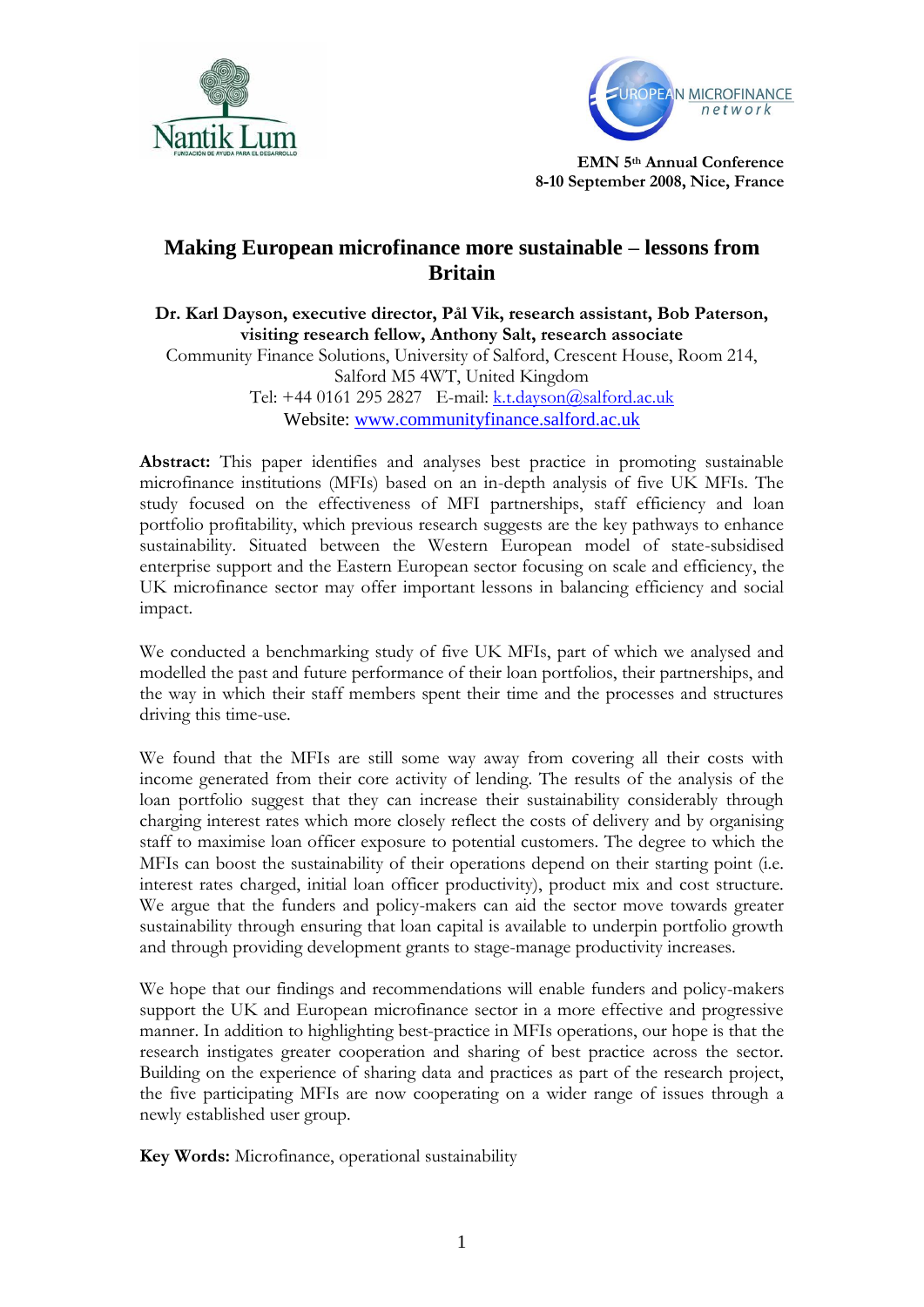



## **Introduction**

Achieving sustainability is today a key aim of the global microfinance movement alongside its social and economic objectives. Sustainability is seen as important because sustainable Microfinance Institutions (MFIs) "meet their goals now without harming their ability to meet their goals" in the future (Schreiner, 2000, p.425)

There are two specific definitions of sustainability: operational and financial. Operational sustainability refers to the ability of an MFI to cover its costs with income from its core activities (i.e. fee and interest rate income from its loan portfolio), whilst financial sustainability refers to the ability to cover its costs if it had to raise 100% of its loan portfolio through recycling existing funds and through borrowing funds at the market rate (CGAP, 2003; CDFA, 2006).

Sustainability rose to prominence in research and policy debates following the theoretical and empirical critique embodied in the research by a group of researchers at the Ohio State University on subsidised agricultural programmes operating in Latin America in the 1960s and 1970s (Adams, 1972; Von Pischke and Adams, 1980). Their criticism of these programmes was twofold. First, they argued that the concessionary terms of lending distorted the potential economic and social impacts by enticing higher-income individuals to take out the loans. Second, their limited capacity to reuse loan capital, owing to high cost/income ratios, translated into short life-spans stifling ability to capitalise on staff and institutional learning.

However, the emphasis placed on sustainability of microfinance programmes by policymakers and practitioners across the expanded European Union has been highly uneven. The Eastern European microfinance sector has generally followed the current microfinance orthodoxy in focusing on sustainability, profitability and scale (Bateman, 2003; Hartarska et al, 2006). The non-bank MFI sector in Central and Eastern Europe as a whole is self-sustaining according to figures from the Microfinance Information Exchange (2006, 2007).

Conversely "Western European microfinance has…a strong focus on social inclusion and pays less or almost no attention to its profitability" (Evers and Jung, 2007, p.10). For reasons of a difficult and little developed market place, sectoral immaturity and the presence of subsidies, there has not been a considerable move towards sustainability (Evers and Jung, 2007; Guichandut and Underwood, 2007). This is evidenced by the apparent lack of consolidation of the sector in Germany where the number of institutions is increasing whilst the number of customers is decreasing (Evers and Lahn, 2007). Instead, there has been a general focus on the cost-effectiveness of microfinance compared to state-run welfare programmes.

The UK microfinance model finds itself somewhere between the Eastern and Western European models. As in the case of Western Europe, there is a strong focus on social inclusion, as evidenced by the assignation of funding based on reaching target groups, predominantly very low-income households. On the other hand, the UK government has stressed the importance of scaling up MFIs to serve excluded communities, especially in the case of personal financial services (HM Treasury, 2007). Moreover, indicators relating to financial sustainability, such as minimum interest rates for personal loans and maximum loan delinquency rates, are also often attached to grant funding.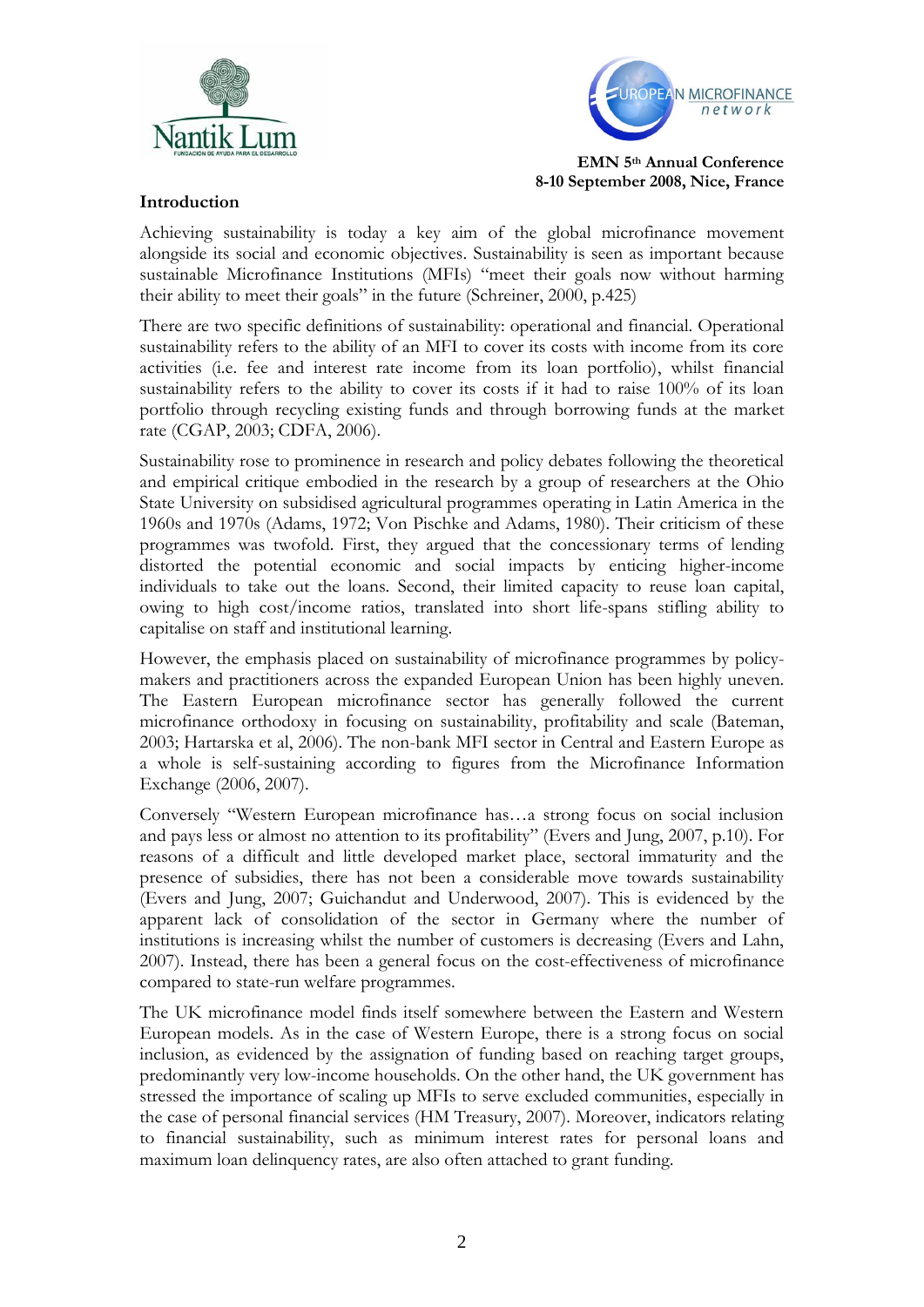



Situated between the Western European model of state-subsidised enterprise support and the Eastern European sector focusing on scale and efficiency, the UK microfinance sector may thus offer important lessons in balancing efficiency and social impact. This paper analyses the degree to which the UK sector has managed to pursue operational sustainability, whilst meeting social targets tied to funding, through an in-depth benchmarking study of five UK MFIs.

Previous research into the UK MFI sector has identified three pathways of improving financial and operational sustainability (Forster et al, 2004; New Economics Foundation, 2004; Dayson, 2005; Dayson, 2006): staff productivity and efficiency, effective partnerships (to reduce costs and increase client base) and an appropriately mixed loan portfolio. Hence, in this paper we conducted a benchmarking study of five UK MFIs, as part of which we analysed and modelled the past and future performance of their loan portfolios, their partnerships, and the way in which their staff members spent their time and the processes and structures driving this time-use.

We found that the MFIs in our sample are still some way away from covering all their costs with income generated from their core activity of lending. The results of the analysis of the loan portfolio suggest that they can increase their sustainability considerably through charging interest rates which more closely reflect the costs of delivery and by organising staff to maximise loan officer exposure to potential customers.

The remainder of the paper is organised as follows. The second section outlines the methodology and the participating MFIs. The third presents the findings of the analysis of staff productivity, partnership effectiveness and profitability of loan portfolio. The fourth concludes and discusses the implications of the findings for European microfinance.

# **Methodology**

The case study methodology applied for this study consisted of three components. First, we analysed the use of time by MFI staff members, recorded through a timesheet filled in daily for a three week period by the staff members, in order to ascertain the staff productivity and efficiency. In addition to recording minutes spent on tasks (e.g. loan interviews, opening up of loan accounts), loans officers were asked to record number of loan applicants seen. Based on the latter data, we were able to make estimations about annual loan officer productivity, which in turn fed into the loan portfolio analysis. We also conducted qualitative interviews with 16 staff interviews to explore the drivers and causes of time use.

Second, in order to analyse the effectiveness and nature of partnerships formed by the MFIs, their partner organisations filled in an online questionnaire. This questionnaire contained questions concerning three potentially performance-enhancing aspects of partnerships: increasing customer base (through referrals and marketing), transferring costs and accessing funding.

Finally, to determine the profitability and sustainability of the portfolio of products and activities of the participating MFIs, the following data was collected and analysed for business loans (including social enterprise loans), personal loans and home improvement loans for the financial year of April 2006 to March 2007:

Size of loan book (number of loans, value of loans);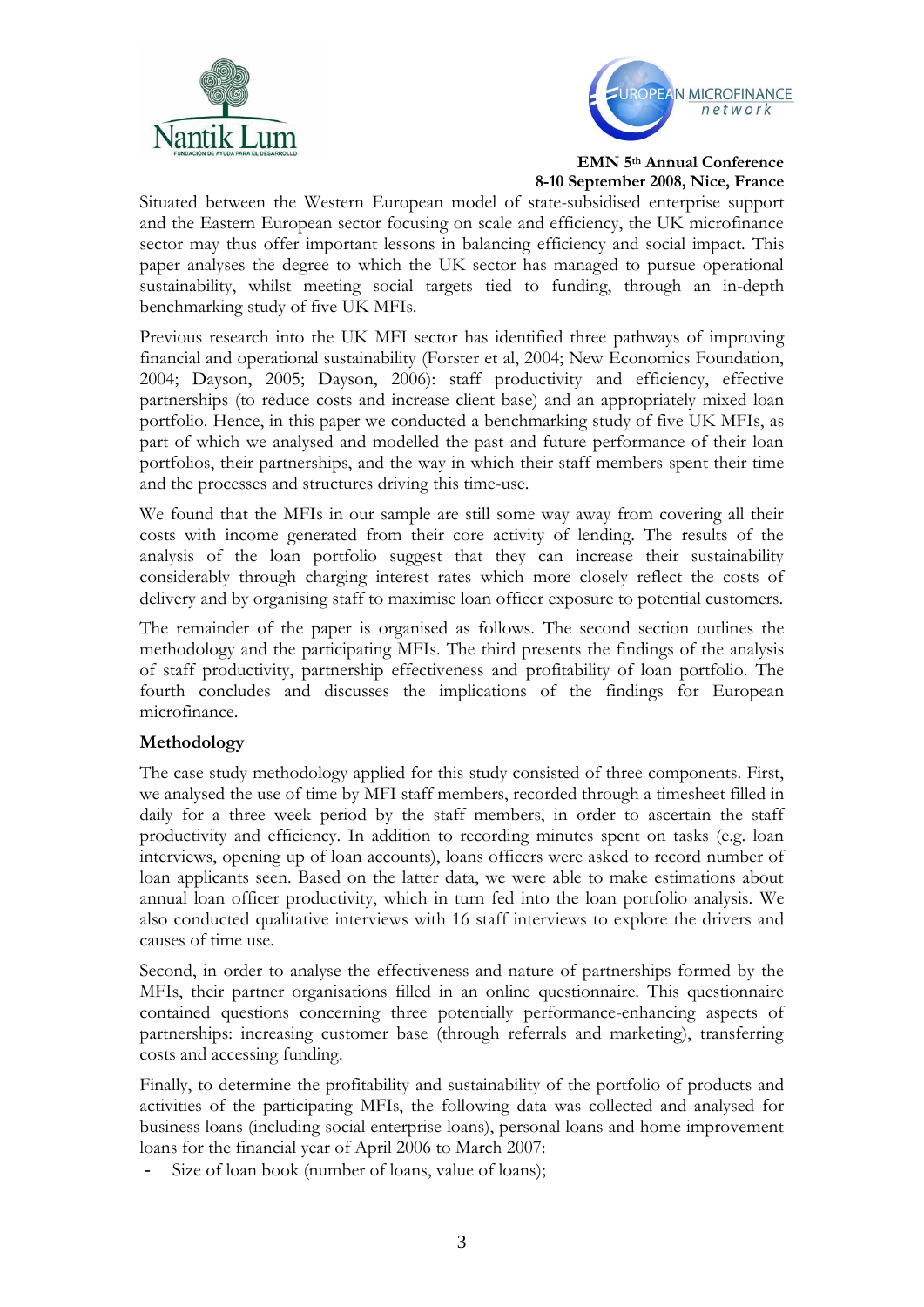



- Income from interest rates and fees;
- Staff and overhead costs for delivery;
- Loans written off, arrears and capital at risk;
- Capital available to lend (including sources of funding)

Five MFIs covering England were included in the study (Table 1).

|                           |             | Table 1. The MI 13 stadied |             |               |                |
|---------------------------|-------------|----------------------------|-------------|---------------|----------------|
|                           | <b>MFIA</b> | <b>MFIB</b>                | <b>MFIC</b> | <b>MFID</b>   | <b>MFIE</b>    |
| Number of                 |             |                            |             |               |                |
| employees (FT             | 10          | 12                         | 5           | 11            | 5              |
| positions)                |             |                            |             |               |                |
| Total value OLP           | 951'        | 202'                       | 554'        | 444'          | 520'           |
| $(f_{\star}(000)*$        |             |                            |             |               |                |
| Financial                 | PL(74)      | PL $(37)$                  | PL(54)      | PL (58)       | HIL(100)       |
| products $\frac{0}{0}$ of | BL(26)      | BL(34)                     | BL(46)      | BL(41)        |                |
| OLP)                      |             | SEL (29)                   |             | HIL(1)        |                |
| Loans granted             | PL: 1262    | PL: 202                    | PL: 310     | PL: 562       | <b>HIL: 89</b> |
| by product                | BL:78       | BL: 46                     | BI: 23      | <b>BL: 41</b> |                |
|                           |             | SEL: 2                     |             | HIL: 4        |                |
| Other services            | <b>SP</b>   | DMA                        |             | <b>DMA</b>    | $\ddotsc$      |
| <b>Branches</b>           | 3           | 2                          | 2           | $\mathcal{L}$ |                |
|                           |             |                            |             |               |                |

Source: Loan portfolio data provided by the MFIs for the financial year of April 2006 to March 2007 Notes: \* Assessed on March 31 2007

Abbreviations: PL = Personal loans, BL = Business loans, SEL = Social Enterprise Loan, HIL = Home Improvement Loans, SP = Savings products, DMA = Debt and Money Advice, FT = Full-time, OLP = Outstanding loan portfolio

The MFIs differ in terms of their business strategies and product portfolio. MFI E is a specialised home improvement loan lender and was included as a point of reference for long-term performance of the product and for administrative and technical requirements for introducing the home improvement loan.

MFI A specialises in personal finance and has since April 2007 stopped offering business loans. Conversely, MFI B, MFI D and, to a lesser extent, MFI C offer a wide range of services to households, social enterprises and small businesses, including advice and home improvement loans. Nevertheless, because personal loans constituted the single greatest number of loans and greatest value of the outstanding loan portfolio for MFIs A to D, we will in this paper refer to these MFIs as personal lending MFIs.

#### **Findings**

This section presents the main findings of the case study research and is divided into three sections. The first discusses the findings from the analysis of the use of time among MFI employees. The second analyses the effectiveness of partnerships, whilst the third examines the level of sustainability of the loan portfolio.

## **Staff productivity**

Increasing the efficiency and productivity of MFI employees is a potentially powerful determinant of sustainability, potentially determining the number of loans a loan officer can make and the amount of time the organisations can spend on reducing loan losses through monitoring and debt collection.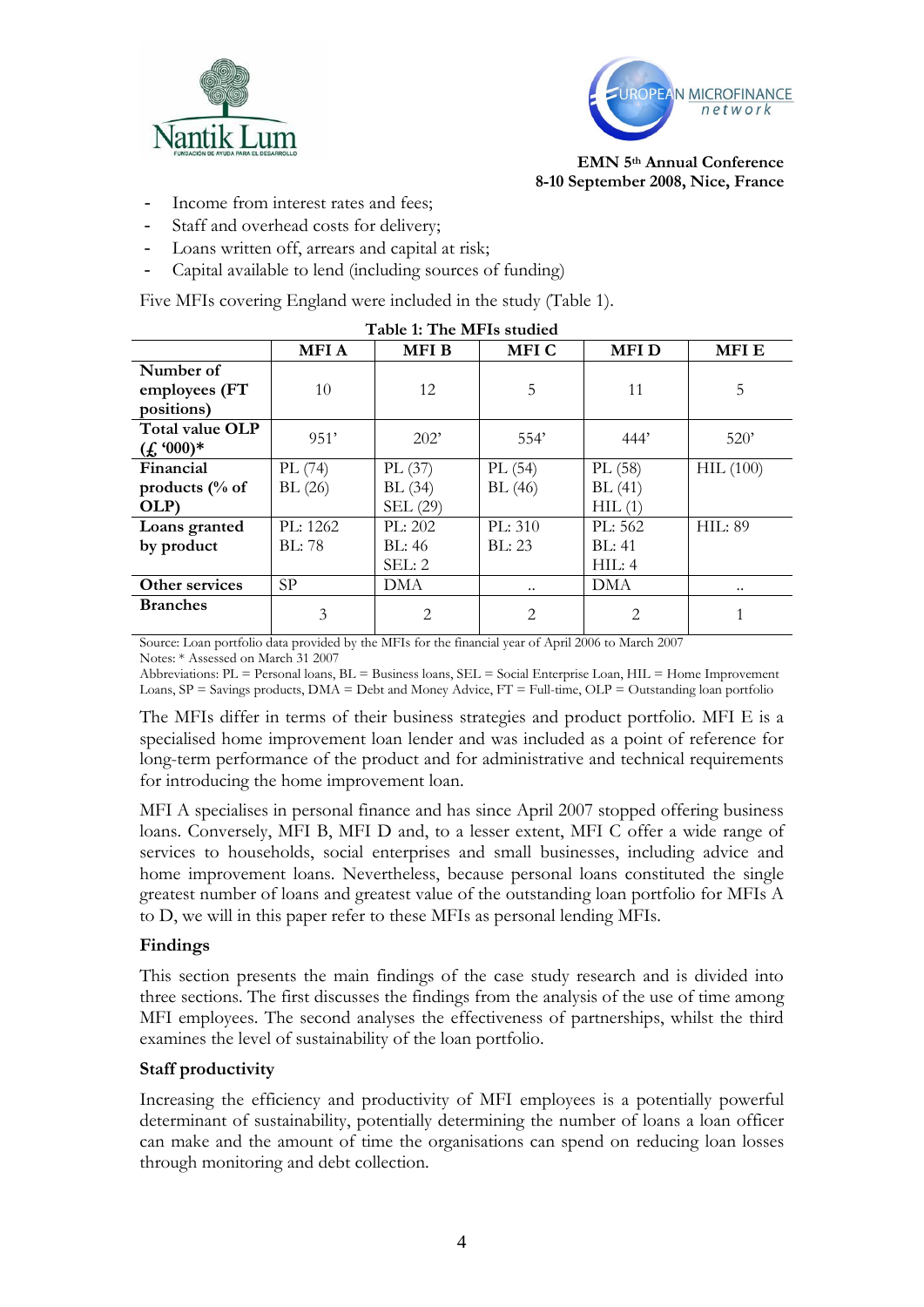



In order to ascertain the level of staff productivity and efficiency staff members filled in a daily timesheet over a three-week period. In total, 48 out of 51 MFI staff members submitted timesheets (Table 2), and semi-structured interviews were conducted with 16 staff members from the 5 MFIs.

| I able 2: Participating stall inembers |             |              |             |             |             |       |
|----------------------------------------|-------------|--------------|-------------|-------------|-------------|-------|
|                                        | <b>MFIA</b> | <b>MFI E</b> | <b>MFIC</b> | <b>MFID</b> | <b>MFIB</b> | Total |
| Total staff                            |             |              |             |             |             | 48    |
| Admin                                  |             |              |             |             |             |       |
| Lenders                                |             |              |             |             |             |       |
| Management                             |             |              |             |             |             |       |

**Table 2: Participating staff members**

# The data was weighted according to the normal distribution of staff across the staff categories to ensure that non-participating staff members did not skew the results. Because MFI E is a specialised home improvement loan provider, the tables displays the averages for the personal lending MFIs, and much of the analysis will centre on

differences and similarities in the use of time between these MFIs.

Table 3 displays the weighted timesheet data according to activity by MFI for all staff members. Each activity consists of numerous tasks. For example, making loans consist of loan interviews, reviewing application, issuing of loan and loan administration. A key distinction made is the distinction between the time spent on sustaining activities – tasks not easily linked to the provision of financial products – vs. time spent on core activities directly linked to the provision and monitoring of loans.

| <b>Table 5. I reportion of three spent by an start by MTT (70 or productive three)</b> |             |             |             |             |                  |             |
|----------------------------------------------------------------------------------------|-------------|-------------|-------------|-------------|------------------|-------------|
|                                                                                        | <b>MFIA</b> | <b>MFIB</b> | <b>MFIC</b> | <b>MFID</b> | Average<br>score | <b>MFIE</b> |
| Loan<br>enquiries                                                                      | 7.1         | 2.5         | 8.0         | 3.5         | 5.3              | 0.4         |
| Money<br>advice                                                                        | 1.9         | 0.3         | 0.8         | 0.1         | 0.8              | 0.5         |
| No shows                                                                               | 2.7         | 0.1         | 0.0         | 1.0         | 1.0              | 0.1         |
| Making<br>loans                                                                        | 31.4        | 33.7        | 21.9        | 29.2        | 29.1             | 39.1        |
| Month-end<br>reports                                                                   | 4.3         | 1.7         | 4.6         | 2.2         | 3.2              | 1.3         |
| Servicing<br>loans                                                                     | 2.7         | 2.4         | 5.1         | 3.8         | 3.5              | 0.7         |
| Delinquency<br>control                                                                 | 7.9         | 10.0        | 13.3        | 12.6        | 11.0             | 2.6         |
| Promotional<br>activities                                                              | 3.5         | 9.7         | 11.5        | 17.0        | 10.4             | 14.4        |
| Office<br>management                                                                   | 36.6        | 36.9        | 33.9        | 29.1        | 34.1             | 37.1        |
| Other<br>activities                                                                    | 1.9         | 2.7         | 0.9         | 1.5         | 1.8              | 3.8         |

# **Table 3: Proportion of time spent by all staff by MFI (% of productive time)**

Notes: Reported as percentages based on weighted data

Source: Timesheets submitted by MFI employees for the period 25.06.07-13.07.07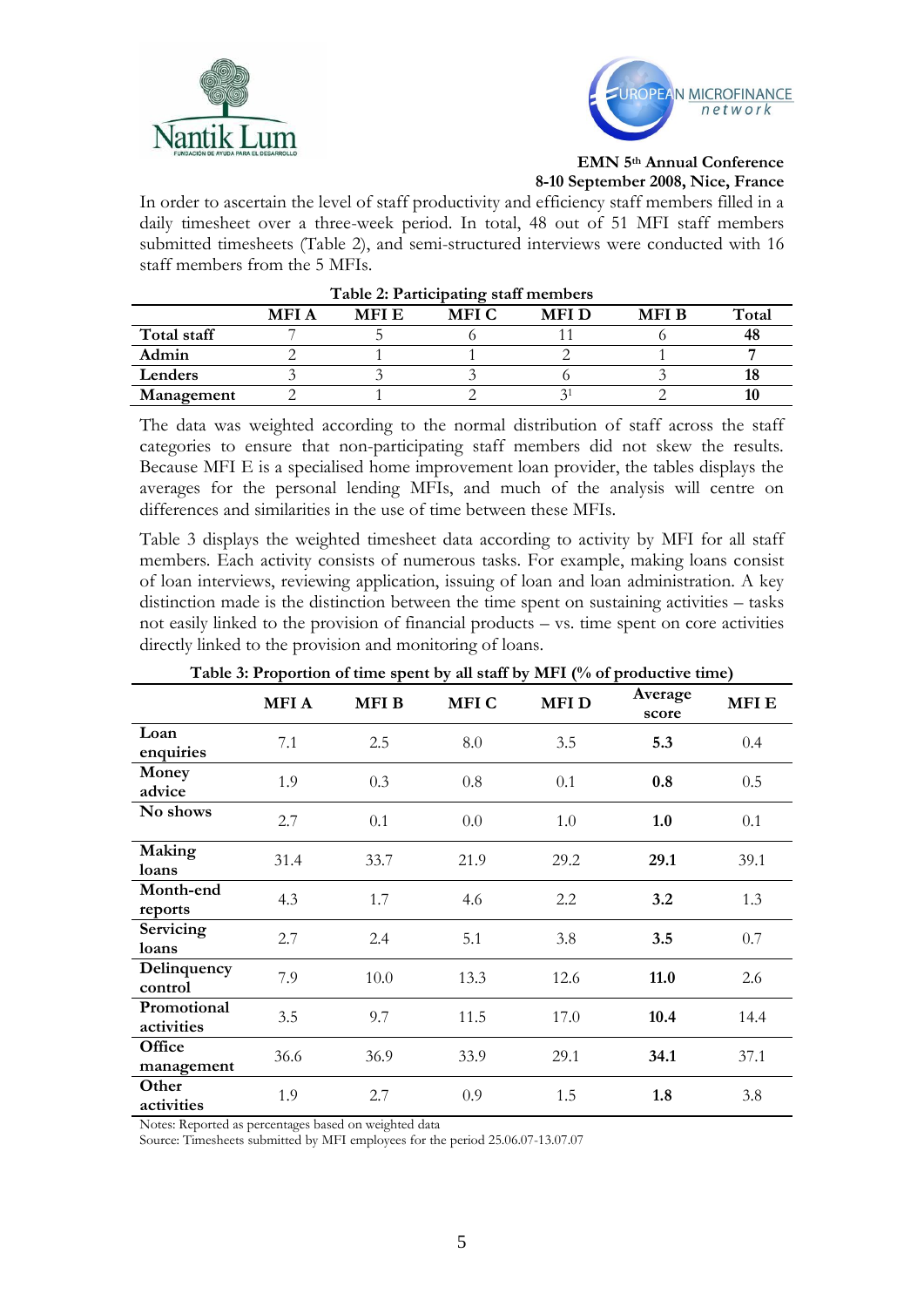



The MFIs appear to spend their time on four activities. First, tasks relating to office management constitute the single biggest activity for all the personal lending MFIs with the exception of MFI D. There seems to be a certain minimum time a MFI has to dedicate to general office tasks (a minimum of 5%), staff meetings (around 5%), queries  $(4-6\%)$  and report preparation  $(3-5\%)$ .

Second, tasks involved in making a loan constitute the second most time-consuming category, hovering between 20 and 40% of productive time. Once the loan has been made, relatively little time is dedicated to servicing loans (2-5%). This reflects the insistence among MFIs on servicing the loans through automated bank transfers.

Third, once a client falls in arrears with their payments, the MFIs display great willingness to invest considerable time in chasing arrears (8-13% for the personal lending MFIs). The emphasis on delinquency control appeared to be driven by a fear that inaction on part of the MFI could foment a non-payment culture among borrowers.

Finally, MFIs also appear to invest considerable time on promotional activities (external meetings, presentations, outreach activities, marketing, liaising with partners and networking). With the exception of MFI A, the MFIs spend between 10 and 17% of their time on promotional activities. MFI D spends the greatest proportion of its time on promotional activities largely because it has a dedicated outreach worker. Because the MFIs in the sample are still dependent on granted loan capital and other forms of subsidies, they must invest considerable time on maintaining contracts and relations with public and private sector organisations. This may explain the considerable time invested in external relationship management and promotional activities.

| Table 4: Proportion of time spent by admin staff by category (% of productive time) |             |             |       |             |                  |             |  |  |
|-------------------------------------------------------------------------------------|-------------|-------------|-------|-------------|------------------|-------------|--|--|
|                                                                                     | <b>MFIA</b> | <b>MFIB</b> | MFI C | <b>MFID</b> | Average<br>score | <b>MFIE</b> |  |  |
| Loan<br>enquiries                                                                   | 4.9         | 4.5         | 11.5  | 14.9        | 9.0              | 0.0         |  |  |
| Money<br>advice                                                                     | 0.0         | 1.6         | 3.4   | 0.0         | 1.3              | 0.0         |  |  |
| No shows                                                                            | 0.0         | 0.0         | 0.0   | 0.0         | 0.0              | 0.0         |  |  |
| Making<br>loans                                                                     | 19.8        | 2.9         | 21.4  | 9.9         | 13.5             | 2.8         |  |  |
| Month-end<br>reports                                                                | 1.5         | 3.2         | 3.7   | 3.3         | 2.9              | 9.5         |  |  |
| <b>Servicing</b><br>loans                                                           | 13.7        | 15.5        | 16.0  | 23.2        | 17.1             | 6.7         |  |  |
| Delinquency<br>control                                                              | 10.7        | 0.0         | 15.7  | 11.9        | 9.6              | 0.0         |  |  |
| Promotional<br>activities                                                           | 0.0         | 0.0         | 8.9   | 0.3         | 2.3              | 0.0         |  |  |
| Office<br>management                                                                | 40.3        | 69.9        | 19.4  | 36.5        | 41.5             | 71.0        |  |  |
| Other<br>activities                                                                 | 9.1         | 2.4         | 0.0   | 0.0         | 2.9              | 10.0        |  |  |

Table 4 shows how the administrators across the participating MFIs spend their time.

Notes: Reported as percentages based on weighted data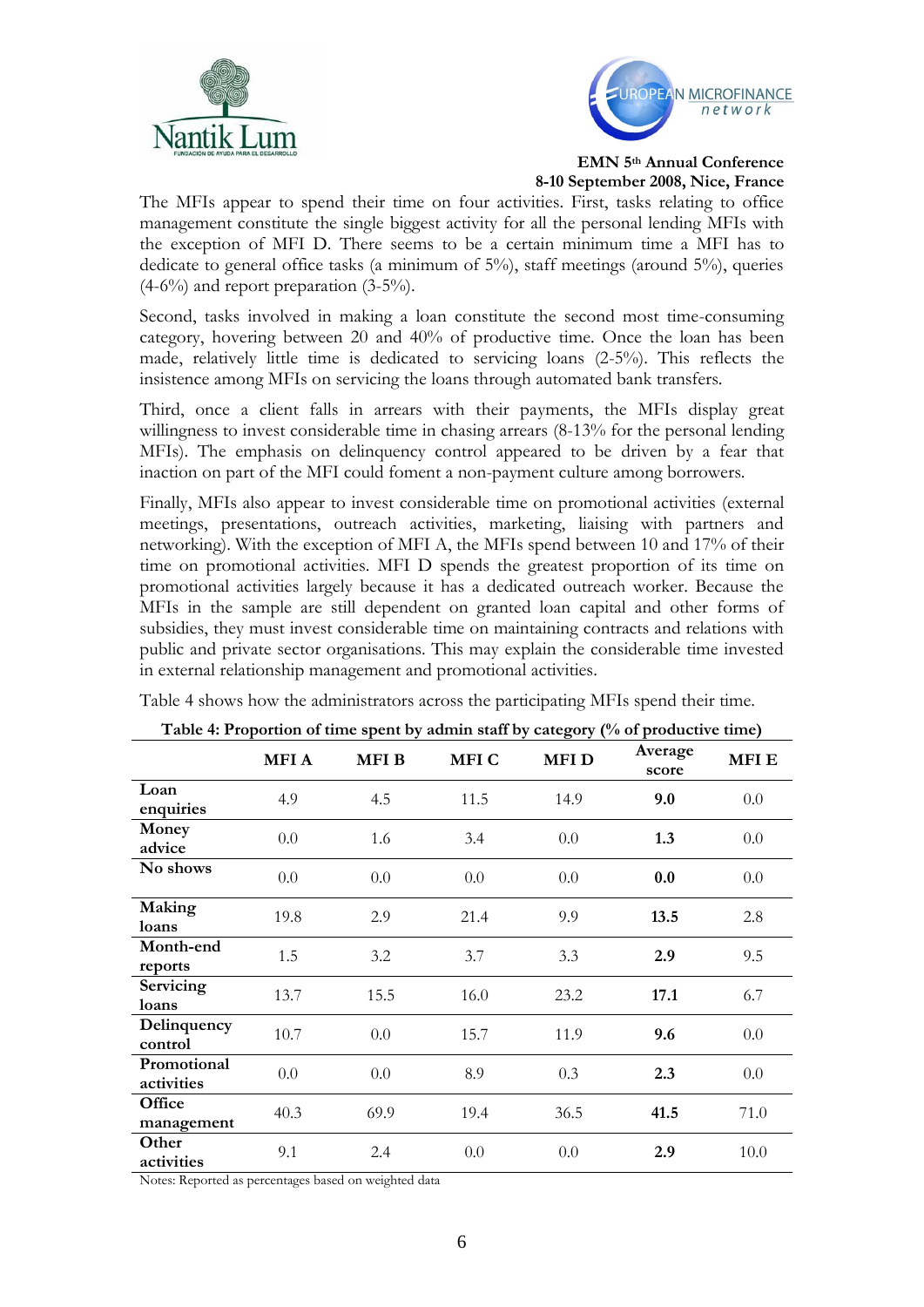



Source: Timesheets submitted by MFI employees for the period 25.06.07-13.07.07

Here there is considerably more variation than could be observed for the MFIs as a whole. This variance centres principally on the extent to which the administrators get involved in loan provision, dealing with loan enquiries and giving applicants money advice.

On the one hand there are MFIs whose administrative staff specialise almost purely on office management tasks, with very limited involvement in the MFI's core activities. This is very much the case of MFI B, where the administrator spends little time on lending activities (with the exception of servicing loans).

On the other, the administrators at some MFIs have an extensive involvement in the making, servicing and monitoring of loans, which is the case at MFI A. The rationale behind this division of labour seems to be to maximise the exposure of lending staff to clients. As we will see when looking at the timesheet data for the loans officers, the model seems to achieve that, as MFI A lending staff spend more time than the loans officer of any other MFI on dealing with potential customers.

The two above-mentioned divisions of labour may only work in larger organisations. The administrator in MFI C, the smallest MFI in the sample, has a non-specialised role getting involved in all aspects of the operation of the MFI.

| Table 5: Proportion of time spent by management by category (% of productive time) |             |             |             |             |         |             |  |  |
|------------------------------------------------------------------------------------|-------------|-------------|-------------|-------------|---------|-------------|--|--|
|                                                                                    | <b>MFIA</b> | <b>MFIB</b> | <b>MFIC</b> | <b>MFID</b> | Average | <b>MFIE</b> |  |  |
|                                                                                    |             |             |             |             | score   |             |  |  |
| Loan<br>enquiries                                                                  | 1.6         | 1.2         | 3.8         | 0.7         | 1.8     | 0.0         |  |  |
| Money<br>advice                                                                    | 0.0         | 0.0         | 0.0         | 0.0         | 0.0     | 0.0         |  |  |
| No shows                                                                           | 0.0         | 0.0         | 0.0         | 0.0         | 0.0     | 0.0         |  |  |
| Making<br>loans                                                                    | 17.2        | 11.4        | 12.1        | 3.2         | 11.0    | 3.4         |  |  |
| Month-end<br>reports                                                               | 12.4        | 4.0         | 7.7         | 6.1         | 7.6     | 1.3         |  |  |
| <b>Servicing</b><br>loans                                                          | 0.0         | 0.9         | 4.9         | 0.1         | 1.5     | $0.0\,$     |  |  |
| Delinquency<br>control                                                             | 7.4         | 1.7         | 7.6         | 0.9         | 4.4     | 0.3         |  |  |
| Promotional<br>activities                                                          | 6.9         | 25.8        | 13.9        | 35.1        | 20.4    | 25.0        |  |  |
| Office<br>management                                                               | 54.5        | 54.0        | 48.3        | 47.5        | 51.1    | 64.4        |  |  |
| Other<br>activities                                                                | 0.0         | 1.0         | 1.7         | 6.4         | 2.3     | 5.6         |  |  |

Table 5 displays the use of time among managers across the MFIs.

Notes: Reported as percentages based on weighted data

Source: Timesheets submitted by MFI employees for the period 25.06.07-13.07.07

One of the factors distinguishing the MFIs is the degree of management involvement in making loans. On the one hand, the management of MFI D and MFI E only have very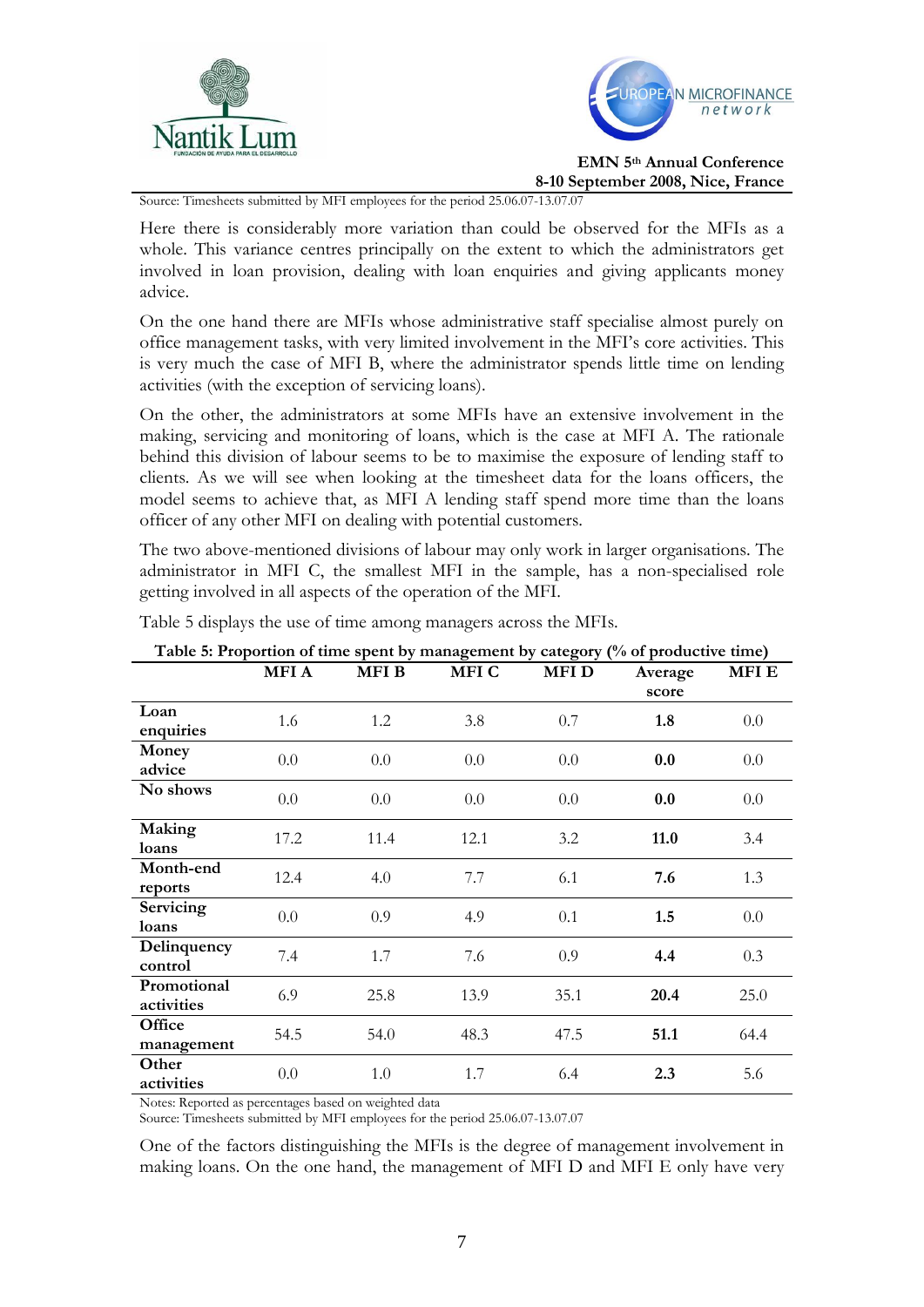



**EMN 5th Annual Conference** 

**8-10 September 2008, Nice, France**

limited involvement in making loans. This appeared to be related to reliance on contractual income and the complexity of funding arrangements.

On the other, there are managers who are much more involved in the loan process, particularly MFI A and MFI C. In the case of the former, the managers spend more than 6% of their time on interviews alone, which is more than the managers in all the other MFIs combined. This is largely a reflection of the organisational culture of MFI A. All the organisation's activities are centred on increasing the loan book through seeing potential clients. To be able to do that, managers cover for loans officers on leave and generally offer extensive lending support.

Finally, we turn to the use of time among the loan officers across the participating MFIs (Table 6). The loans officers play a crucial role in a MFI as they have the most extensive contact with the client base and often build relations with customers, vital in informing lending decisions and in limiting defaults and loan losses.

|                           | <b>MFIA</b> | <b>MFIB</b> | MFI C | <b>MFID</b> | Average<br>score | <b>MFIE</b> |
|---------------------------|-------------|-------------|-------|-------------|------------------|-------------|
| Loan enquiries            | 11.8        | 2.6         | 13.4  | 1.7         | 7.4              | 0.6         |
| Money advice              | 4.0         | 0.1         | 0.8   | 0.1         | 1.3              | 0.7         |
| No shows                  | 5.6         | 0.1         | 0.1   | 1.7         | 1.9              | 0.1         |
| <b>Making loans</b>       | 46.5        | 54.4        | 38.5  | 48.9        | 47.1             | 58.4        |
| Month-end<br>reports      | 0.0         | 0.0         | 0.0   | 0.0         | 0.0              | 0.0         |
| <b>Servicing loans</b>    | 0.0         | 0.0         | 0.0   | 0.0         | 0.0              | 0.0         |
| Delinquency<br>control    | 7.2         | 17.4        | 21.6  | 18.9        | 16.3             | 3.9         |
| Promotional<br>activities | 2.8         | 2.9         | 8.7   | 6.9         | 5.3              | 12.5        |
| Office<br>management      | 21.8        | 18.8        | 16.9  | 19.7        | 19.3             | 21.5        |
| Other activities          | 0.3         | 3.7         | 0.0   | 2.1         | 1.5              | 2.2         |

**Table 6: Proportion of time spent by lending staff by category (% of productive time)**

Notes: Reported as percentages based on weighted data

Source: Timesheets submitted by MFI employees for the period 25.06.07-13.07.07

Making loans constitutes the single most time-consuming activity for loans officers. Three out of the four personal lending MFIs spend around 20% on delinquency control. This activity generally involves monitoring daily, weekly or monthly bank reports of direct debits, and acting accordingly by calling, paying visits to or sending letters to the clients. The lending staff are to varying degrees supported by administrators and managers in monitoring and acting upon non-payment.

Lending staff at MFI A spend considerably less time on delinquency control than the other MFIs because of its automated arrears monitoring system. This system requires loan officers to make a call to delinquent clients, whilst all other aspects of the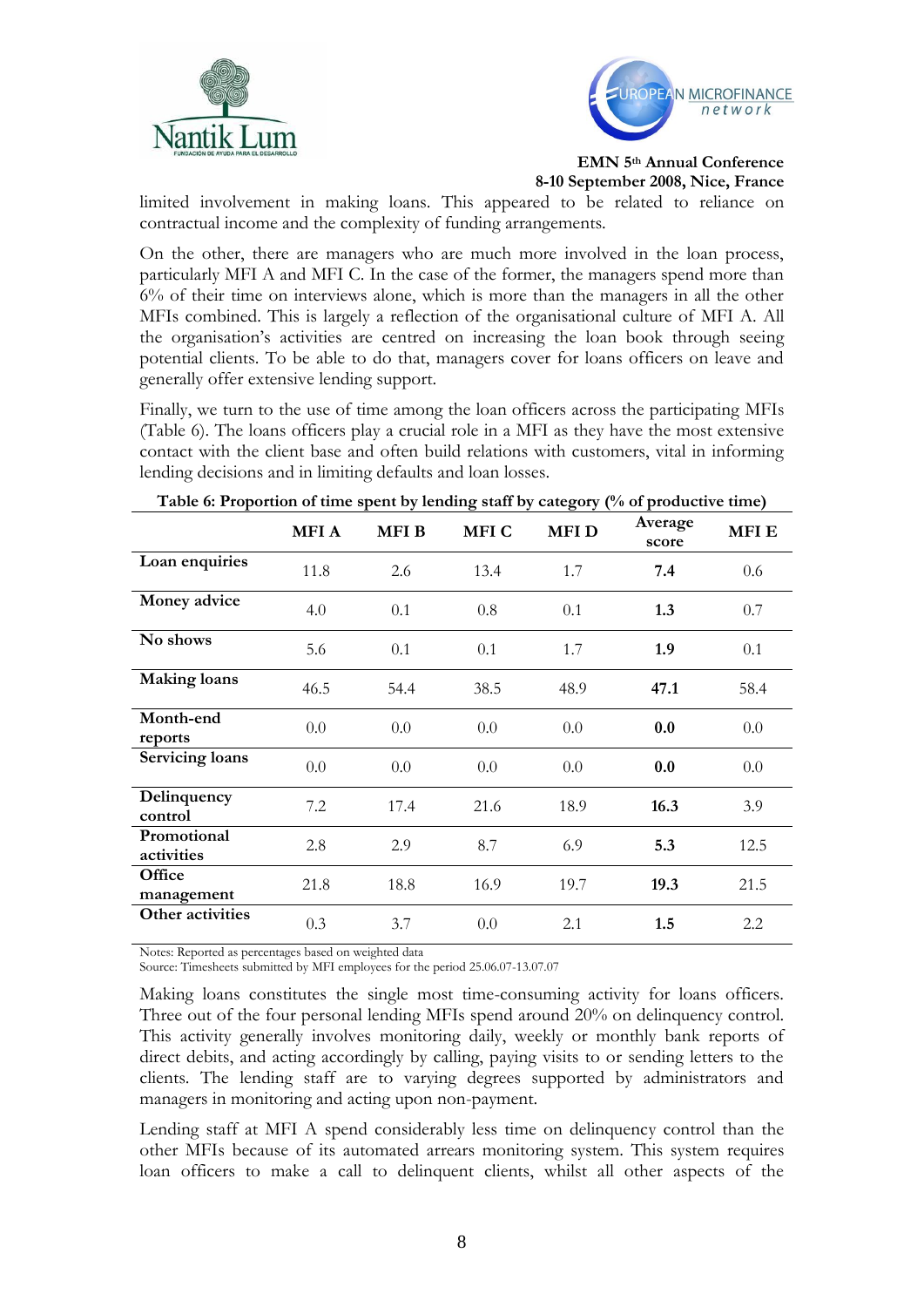



**EMN 5th Annual Conference** 

**8-10 September 2008, Nice, France**

delinquency control (further follow-ups and debt collection) are dealt with by administrative and management staff.

This time-saving arrears reporting system combined with the way in which support and management staff are organised enables lending staff at MFI A to focus on seeing potential clients. Personal loans officers at MFI A spend around 45% of their time dealing directly with clients compared to approximately 30% (MFI C), 25% (MFI B), 15% (MFI D) and less than 10% (MFI E) for the other MFIs. The MFI A model centre on maximising the loans officers' exposure to clients by assigning most other tasks not directly linked to the loan interviews to the administrators and to the management.

The estimates on number of loans per full-time loan officer suggest that this enables MFI A interview and process 40% more loan applicants compared with the second-most productive MFI (Table 7).

| Table 7. I crootial loans officer productivity           |             |             |              |             |                  |  |  |
|----------------------------------------------------------|-------------|-------------|--------------|-------------|------------------|--|--|
|                                                          | <b>MFIA</b> | <b>MFIB</b> | <b>MFI C</b> | <b>MFID</b> | Average<br>score |  |  |
| Annual $#$ of<br>loans process<br>per FT loan<br>officer | 440         | 308         | 205          | 253         | 320              |  |  |

**Table 7: Personal loans officer productivity**

Notes: Estimated based on number of loan applicants seen during timesheet exercise

Assumes 60% success rate based on data from MFI B

Source: Timesheets submitted by MFI employees for the period 25.06.07-13.07.07

Three factors appear to explain the variation in loan officer productivity. First, the number of applicants a loans officer can interview is conditional on the availability of appropriate meetings rooms. In the case of MFI B, two loans officers and two debt advisors share one meeting room, limiting the number of loan applicants a loans officer can see in the course of a working day.

Second, the data also suggest that a high proportion of repeat business is conducive for loan officer productivity as they are considerably less costly to process and generally less risky. MFI A which displayed the greatest loan officer productivity also had the greatest proportion of repeat clients: 56% of loans issued in the financial year of 2006/2007 were to repeat customers, compared to 7% (MFI B), 33% (MFI D) and 52% (MFI C).

Finally, the timesheet data suggest that there is a link between the proportion of productive time spent on seeing clients and loan officer productivity as depicted in Figure 1.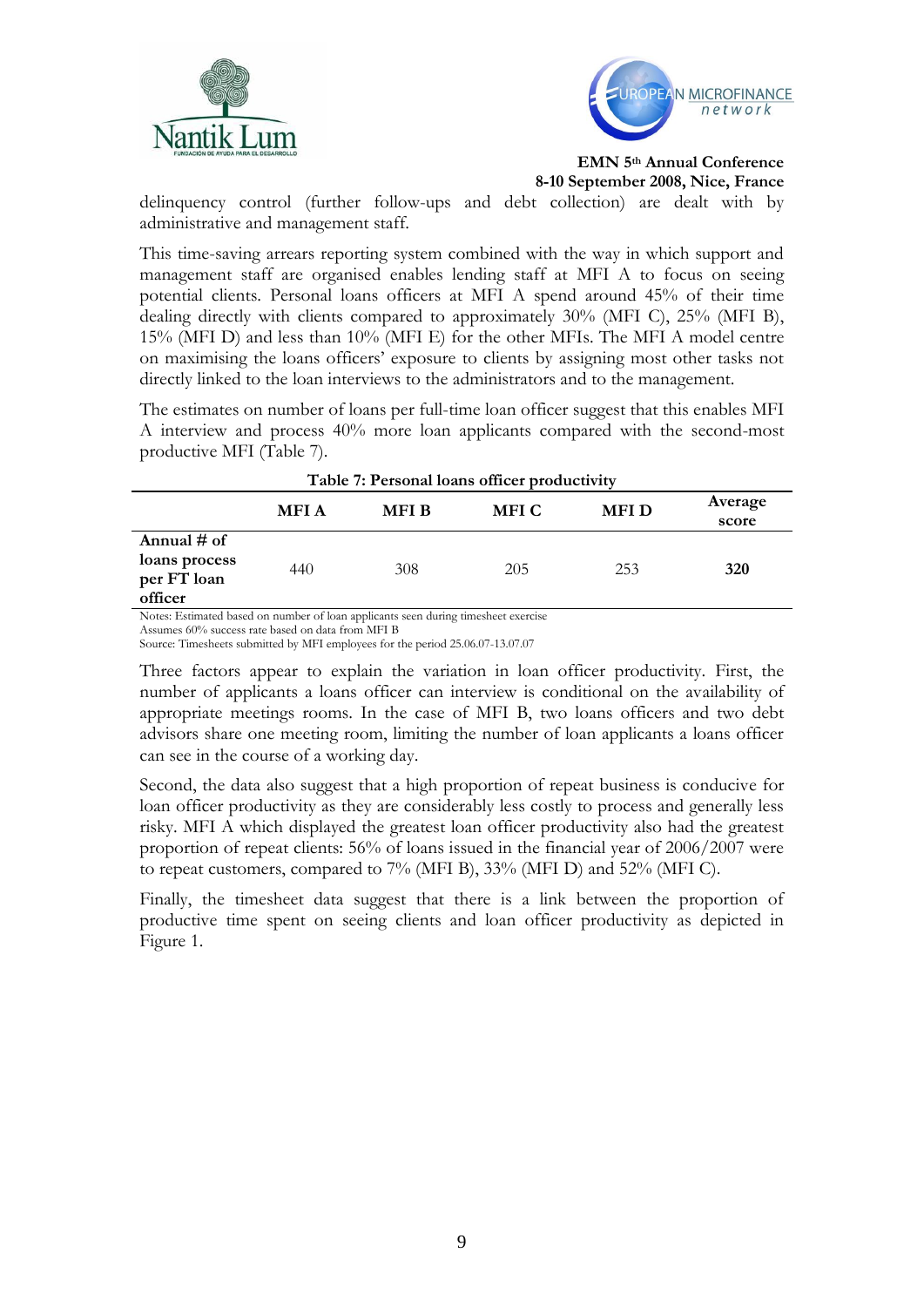





**Figure 1: Direct customer contact and loan officer productivity**

In summation, MFI A which puts the greatest emphasis on maximising the time loans officers spend on interviewing, by involving administrators and managers in offering lending support, also processes the greatest number of loans per full-time loan officer position. Further, our findings suggest that part of maximising lending staff exposure to potential customers may also lie in outsourcing administrative aspects of arrears control and possibly other areas to external companies.

## **Partnership effectiveness**

Like the productivity of staff, effective partnerships can improve the sustainability of a MFI, by increasing its client base through referrals and marketing. In addition, the willingness of a partner organisation to donate loan capital and buy other service from a MFI is determined by how effective they perceive the partnership to be.

In order to measure the effectiveness of these partnerships, 27 partner organisations filled in an online questionnaire (Table 8).

| Table 8: Partner organisations by MFI |             |             |             |             |             |       |  |
|---------------------------------------|-------------|-------------|-------------|-------------|-------------|-------|--|
|                                       | <b>MFIA</b> | <b>MFIB</b> | <b>MFIC</b> | <b>MFID</b> | <b>MFIE</b> | Total |  |
| Housing<br>association                |             |             |             |             |             |       |  |
| Debt advice<br>agency                 |             | 0           |             |             |             |       |  |
| Bank, build<br>society                |             |             |             |             |             |       |  |
| Local<br>government                   |             |             |             |             | $\Omega$    |       |  |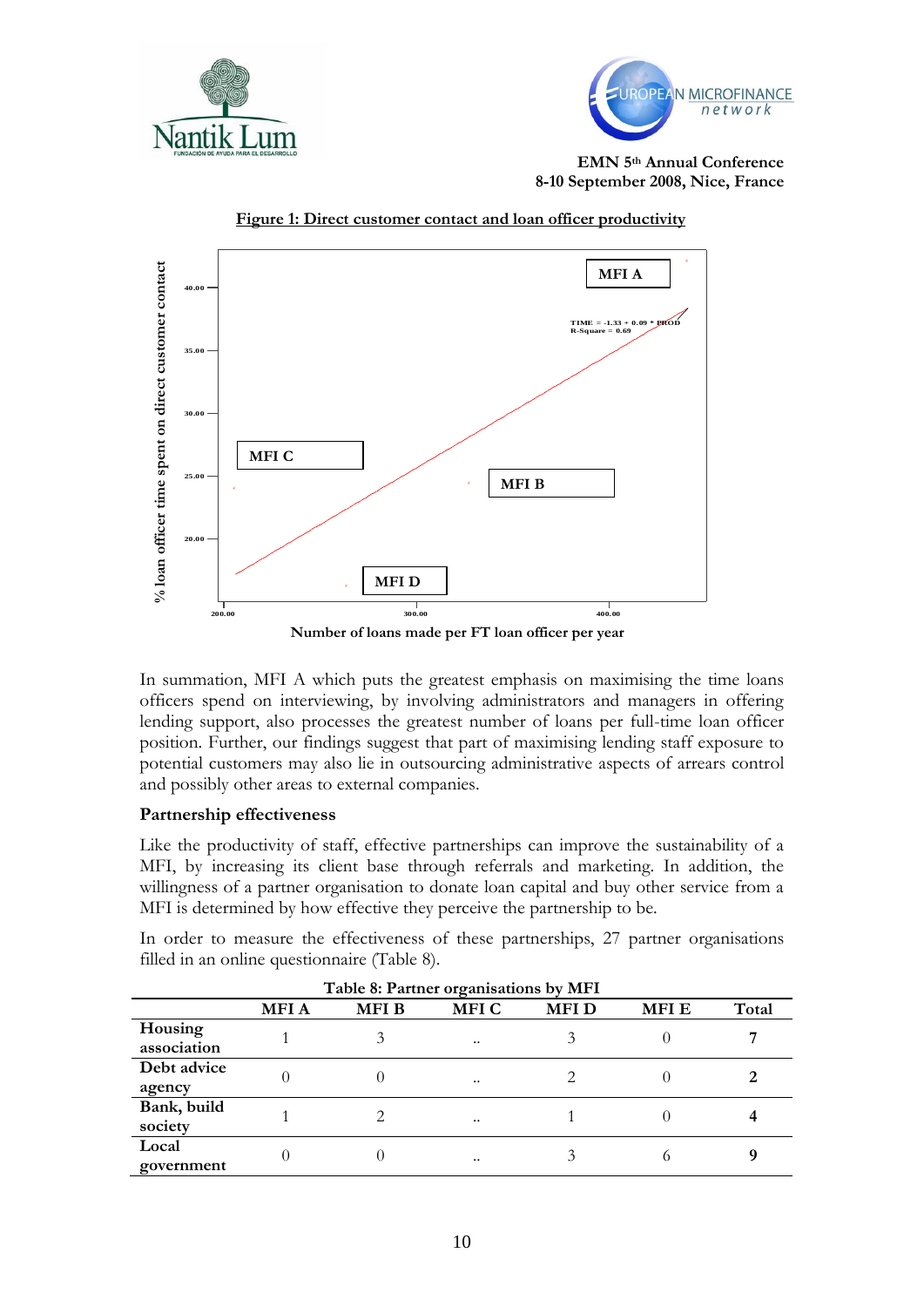



|                                    |   |   |                  |    | ------,----,- |    |
|------------------------------------|---|---|------------------|----|---------------|----|
| <b>RDAs</b>                        |   |   | $\ddotsc$        |    |               |    |
| Charity                            |   |   | $\ddotsc$        |    |               |    |
| <b>Business</b><br>advice          |   |   | $\ddotsc$        |    |               |    |
| Other                              |   | 2 | $\ddotsc$        |    |               |    |
| Total                              | റ |   | $\bullet\bullet$ | 10 | o             | 27 |
| $\sim$ $\sim$ $\sim$ $\sim$ $\sim$ |   |   |                  |    |               |    |

Source: Online questionnaire filled in by MFI partner organisations September and October 2007

Local government and housing associations constitute the majority of MFI partners. In this sample, the majority of local councils are cooperating with the MFIs in relation to the provision of home improvement loans. For housing associations, partnerships with the MFI sector is seen as a key strategy in reducing the risk of households falling behind on their rent by offering an alternative to their tenants to pawnbrokers and doorstep lender who often charge very high interest rates.

The MFIs and their partners cooperate in numerous ways (Chart 1,  $N = 27$ ).



#### **Chart 1: Type of partnerships**

The majority of partner organisations refer clients to the MFI, market the MFI's product to its clients and provide the MFI with funding. About a third of the partner organisations fund the MFIs in exchange for a service, which in all cases refers to home improvement loans.

Broadly speaking we can draw a simple typology of the different types of partnerships. First, there are the partnerships which MFIs form with arms-length funders. Second, there are the organisations which fund a MFI in exchange for a service, typically local governments funding MFIs for the delivery of home improvement loans. Finally, there are the relationships between MFIs and so-called peer organisations, which provide nonfinancial services to low-income households, such as debt and money advice. These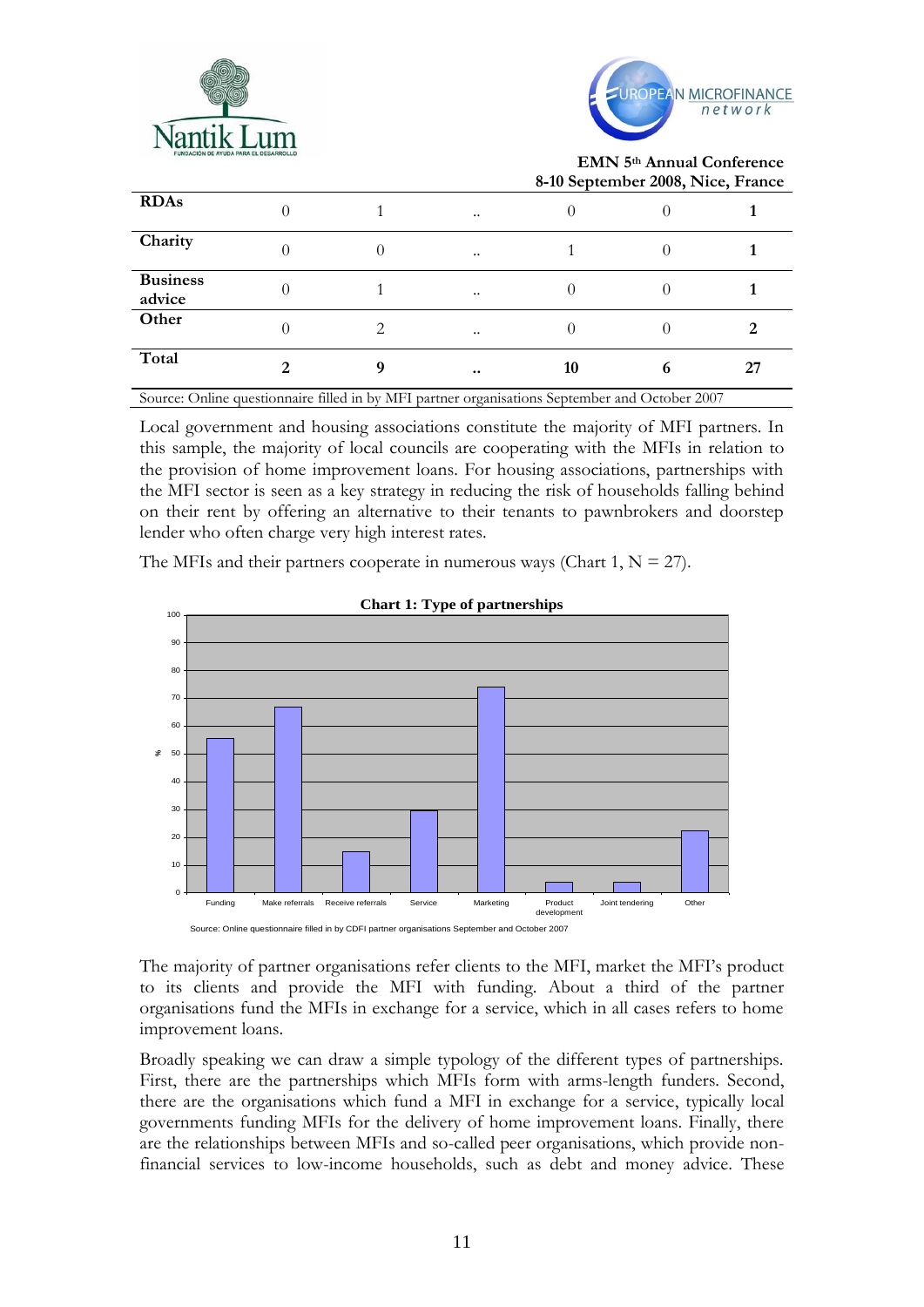



organisations include job centres, debt advisory agencies, business links and housing associations. These relationships are typically limited to referrals and basic marketing.

In total, 18 out of the 27 partnerships were referral-based, 15 of which were local government, housing associations and money advice agencies. Most partner organisations made less than one referral per week and most of the referrals from local government are made in relation to home improvement loans.

The way in which partner organisations perceive the MFI and the services it provides is likely to be important for their willingness to invest time and resources in a partnership, enhancing its effectiveness. Overall the survey data suggest that most partner organisations had very favourable views of the MFIs in terms of trustworthiness and reliability. However, the partner organisations expressed greater doubt about the effectiveness and meaningfulness of the partnerships themselves.

## **Loan portfolio analysis**

So far we have looked at two key levers in enhancing operational sustainability – partnerships and staff productivity – and the extent to which the MFIs make use of them. But how sustainable are the MFIs?

Chart 2 shows the degree to which the MFIs are operationally sustainable. Specifically, using their most recent audited accounts, we calculate the total earnings (fees and interest income, and bank interest earned or paid) as a percentage of total overheads (staff, overhead and governance related costs). The average column refers to the average for the personal lending MFIs (i.e. it excludes MFI E).



# **Chart 2: Overall operational sustainability**

The MFIs are some way away from covering their costs exclusively through the income generated from their loan portfolios. The average for the personal lending MFIs is below 40% and the most sustainable MFI has an operational sustainability of just above 60%. However, compared to other UK MFIs, the MFIs in the sample perform reasonably well.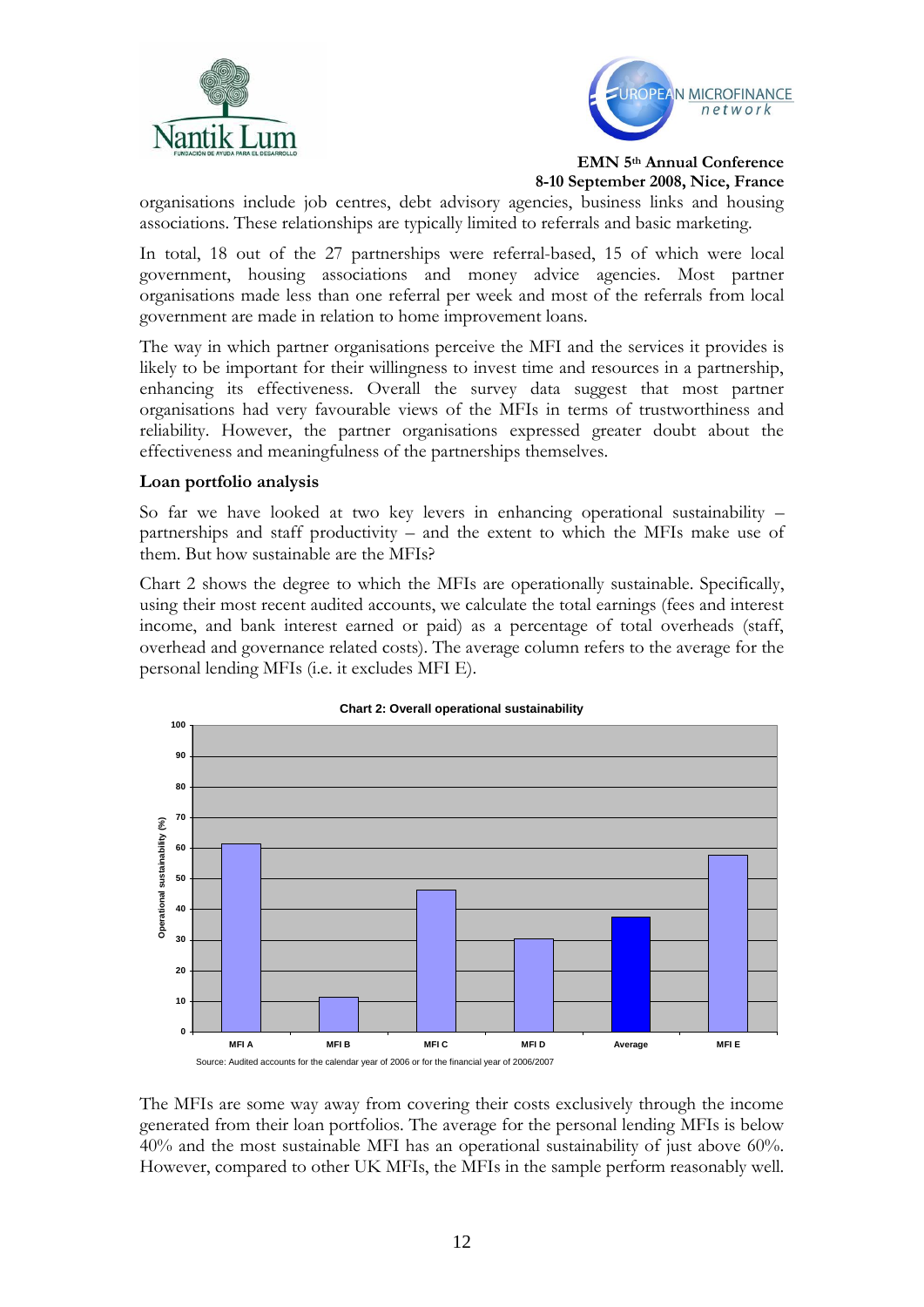



The average operational sustainability for the personal lending MFIs surpass those of Aspire (32%) (Forster et al, 2006) and Street UK (7%) (New Economics Foundation, 2004). The average operational sustainability ratio is also on par with the average of UK MFIs (36%) (Brown and Nissan, 2007).

MFI A and MFI E are the most sustainable MFIs in that they are able to cover around 60% of their income through interest rates, fees and bank interest earned. The low level of operational sustainability of MFI B is largely explained by its reliance on contractual income to fund its money advice programme.

So far we have examined the current level of operational sustainability of the MFIs. However, given that the personal lending MFIs are relatively young organisations at an early stage in their development trajectory, a more interesting question may be how far along the sustainability continuum they can progress over the next few years. Therefore, we project several possible future development trajectories for the MFIs.

Drawing on the basic cost structure (staff, governance and office costs), loan and product portfolio mix (average amounts, number of loans, split repeat/new loans, interest rates, fees etc), and capital and funding streams (liabilities, financial expense, funding contracts) of the MFIs for the financial year of 2006/2007, we made projections about the future growth and performance of the MFIs for the following seven financial years: 2007/2008 through to 2013/2014.

In addition, we also had to make some assumptions about the future behaviour of the organisations and the climate in which they operate. We assume an annual growth in loans issued of 10% for personal loans and a range of growth rates for business loans and home improvement loans, depending on funding arrangements (see Dayson et al, 2008 for further details). We also assume a 5% annual increase in the value of loans and an annual inflation rate of 4%. Furthermore, we have applied a standard bad debt ratio of 15% (10% for repeat clients) for both business and personal loans, and a ratio of 0.5% for home improvement loans.

In addition to these base budget projections (as now), we hypothesise that the MFIs can alter their level of sustainability by increasing loan officer productivity (increased productivity), raising the interest rates charged (increased interest rates) and by adding higher-ticket loans (with HIL). Chart 3 shows the average operational sustainability ratio for the MFIs under each of these scenarios.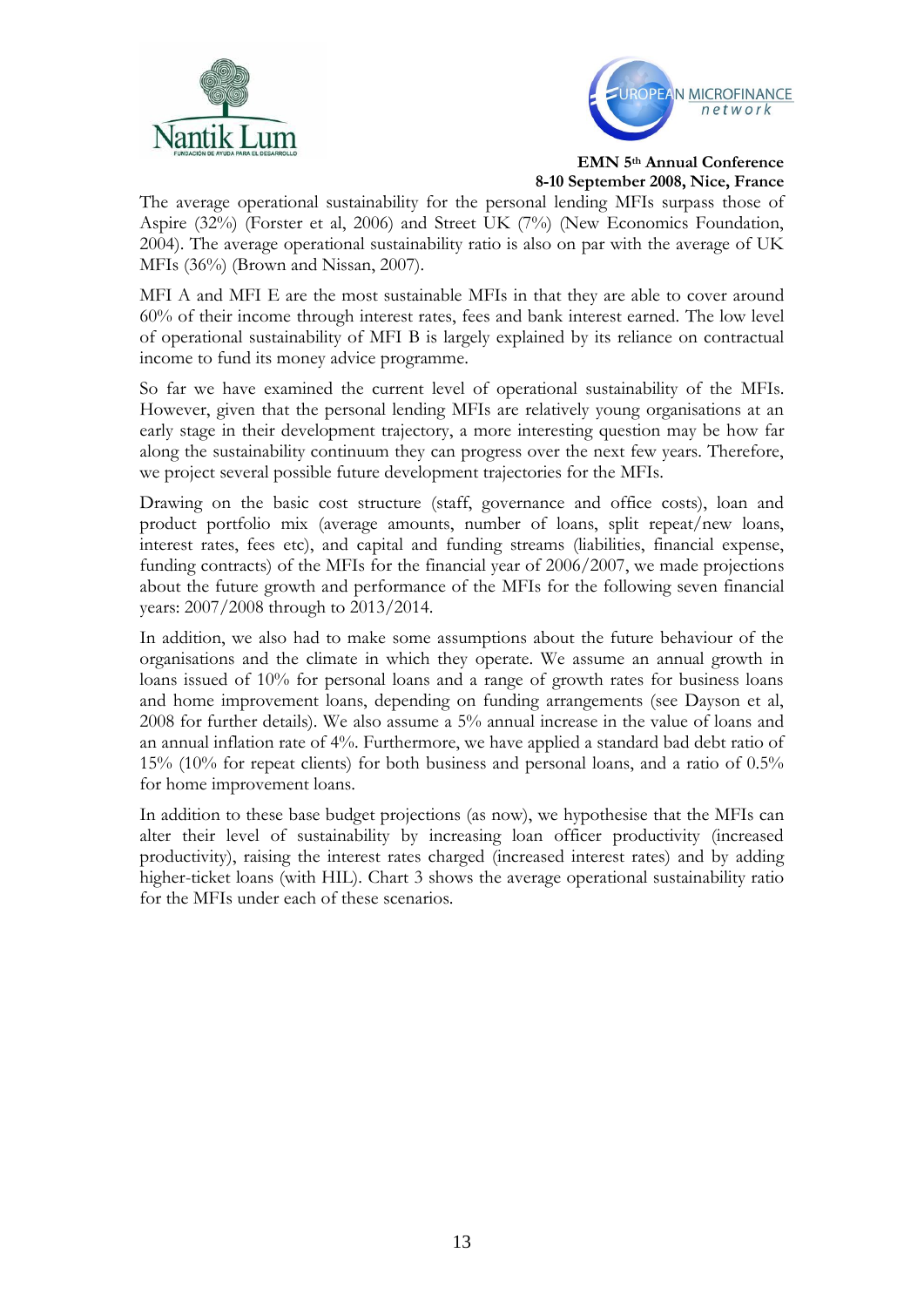



**EMN 5th Annual Conference 8-10 September 2008, Nice, France**



**Chart 3: Enhancing sustainability**

Generally, providing that they can ensure portfolio growth at the rates given above, the MFIs appear to be gradually enhancing their ability to cover their operating costs with income from fees and interest rates in all scenarios including the scenario "as now." The results of the financial modelling indicate that over time the MFIs are improving their performance even if they make no changes to the way they operate (as now), providing they can grow their personal loan portfolio at 10% and keep their business loan portfolios constant.

That said the MFIs can make considerable improvements by using any of the abovementioned levers. Raising interest rates to the highest charged in the peer group and introducing an up-front administration fee on personal loans constitute the singlegreatest improvement to operational sustainability. In particular, the introduction of an upfront administration fee for personal loans has positive implications for operational sustainability. The advantage with such a fee is that it is not affected by arrears and as such can give a disproportionate boost to income. For MFIs A and D, who operate with an upfront administration fee of 5 and 3% of the loan value respectively, the administration fee income constitutes around 40% of total activity earnings.

Raising loan officer productivity to the highest level among the participating MFIs (400 loans per year per full-time loan officer) also makes a considerable contributing increasing operational sustainability on average by nearly 10% within the first year.

Finally, adding a higher-ticket, low-risk loan product in the form of the home improvement loan can make a significant contribution to the long-term sustainability of the MFI sector as shown in the graph above. The home improvement loan is offered to low-income home owners as a means of improving the standard of their housing. Many local authorities fund such schemes through paying subscription fees and subsidising interest rates, making them an attractive option for customers and MFIs alike.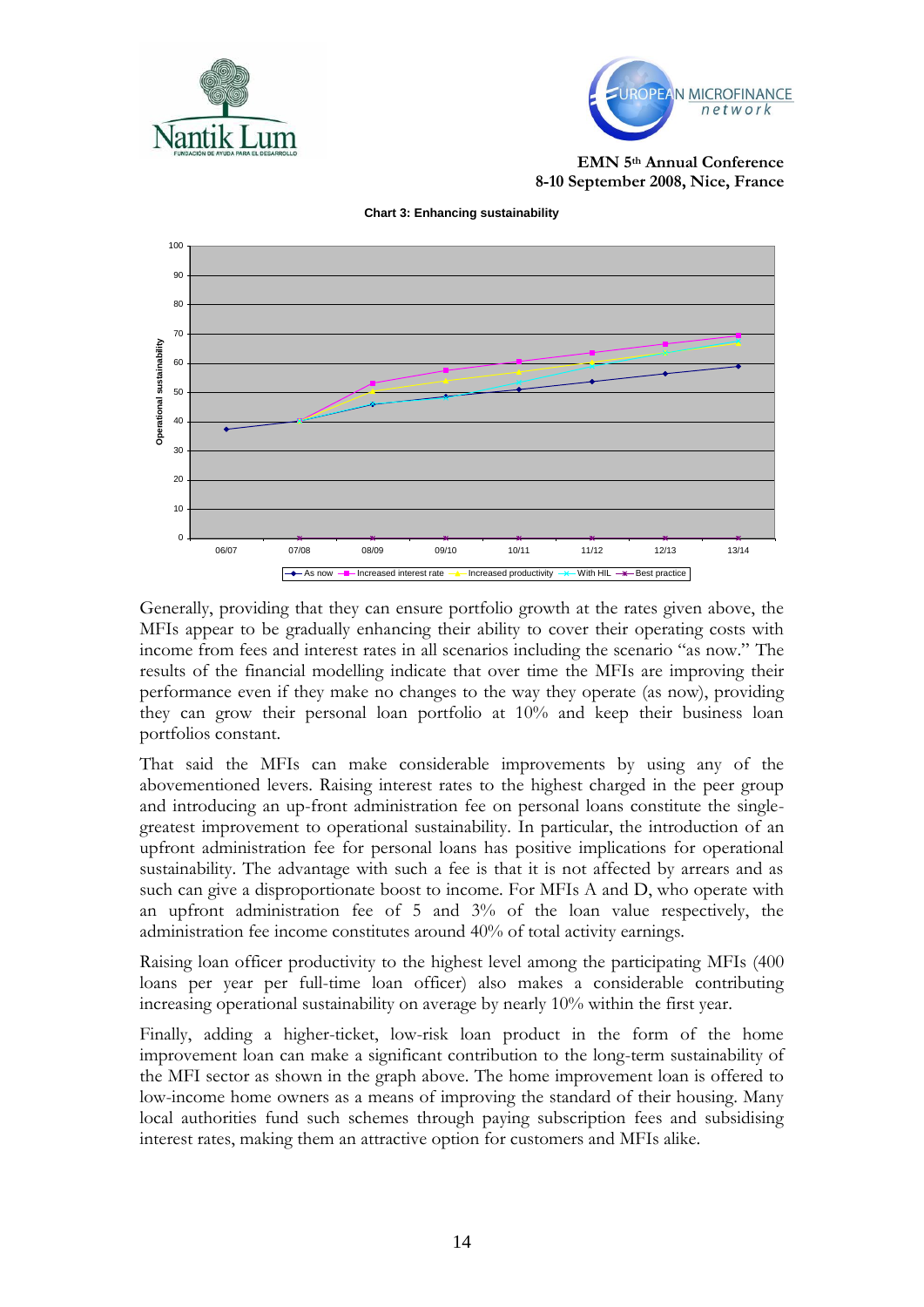



We assume that the MFIs make 41 home improvement loans at an interest rate of 8% and at an average value of  $\text{\emph{f}}_5,500$  in their first year of operation (2009/2010). As suggested by Chart 2 even a modest higher-ticket loan portfolio can make a considerable contribution to raising sustainability, assuming a 10% annual growth.

However, the effectiveness of each of the levers outline above for the individual MFIs depends on the starting point of the MFIs (i.e. interest rates charged, current loan officer productivity) and product mix (i.e. a high reliance on contractual income negatively affects the operational sustainability ratio).

So far we have assumed that the MFIs have access to interest free capital for on-lending. However, a potentially very important barrier for the expansion and future sustainability of the sector may be the availability of lending capital. Currently the MFI sector is not able to offer deposit services, except on an agency basis, and even if they were, it is questionable the extent to which the funds raised through medium and long-term savings products would be able to significantly contribute towards loan capital.

Chart 4 displays the size of the gap in funding (expressed in  $f(000)$  to support a 10% annual growth in their personal loan portfolio using best-practice approaches (e.g. in terms of interest rates, productivity and home improvement loans), once the MFIs have recycled their existing loan capital (i.e. the opening balance at the beginning of 2007/2008). Here we exclude the capital requirements for the home improvement loan given that there are particular funding arrangement in which it is given that the MFI borrows to on-lend part of the home improvement loans.



**Chart 4: Future capital requirements**

The chart reveals that even if the MFIs were to implement best practice there would still be a considerable funding gap. Already in Year 1 (2007/2008), MFI A experiences a sixdigit funding gap, whilst MFI C has a shortfall of  $f_1$ 75,000. The figures for MFI B are similar to MFI C, whilst MFI D first experiences funding shortages in year 2011/2012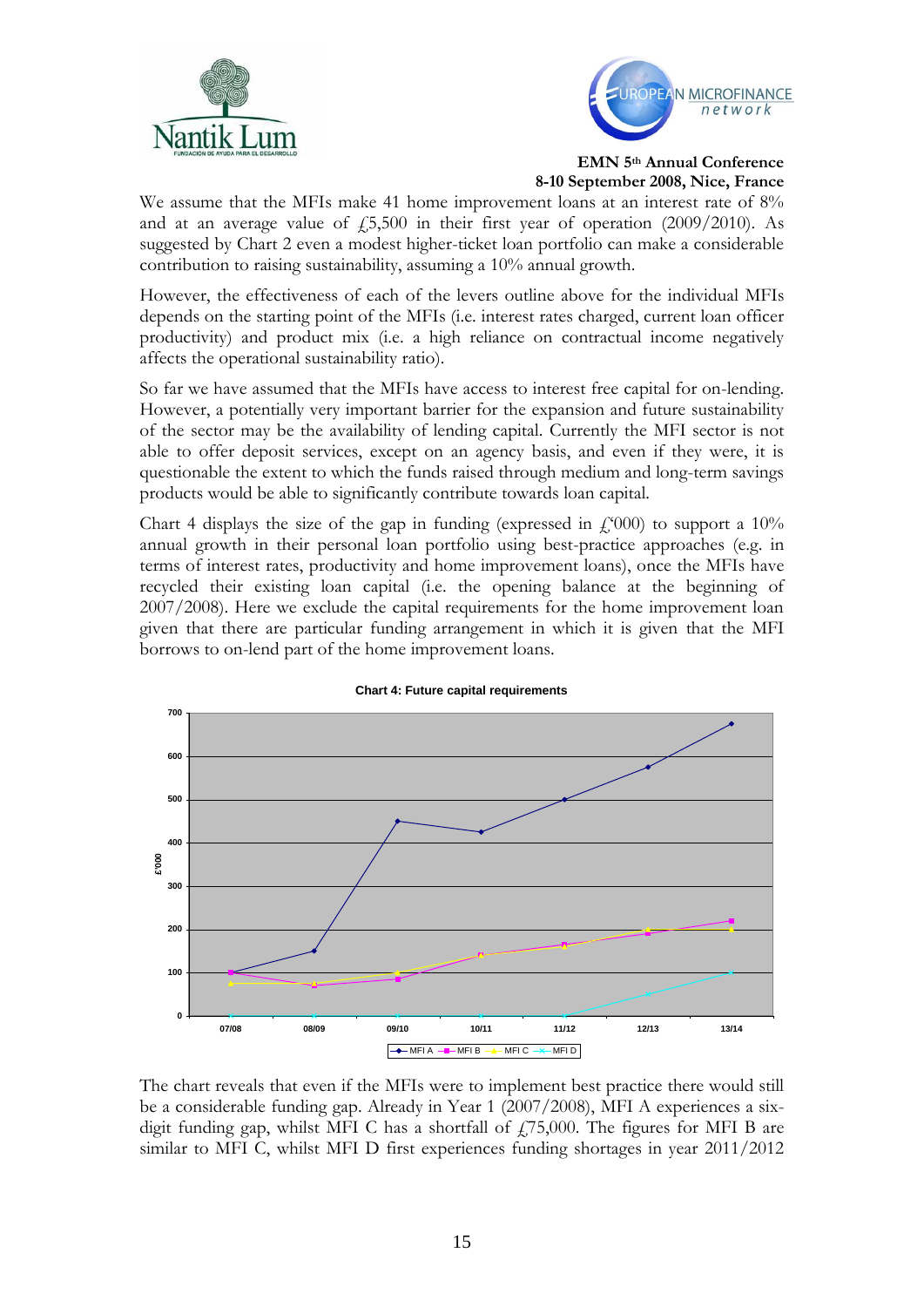



**EMN 5th Annual Conference** 

**8-10 September 2008, Nice, France**

because of its slower projected volume growth in personal loans and considerable reserves.

The future capital requirements for MFI A are considerably greater than those of the other MFIs, because of the much greater scale of its operation. For example, according to our projections, MFI A will lend out more than  $\mathcal{L}1$  million in personal loans alone in year 1 (2007/2008) and over  $\zeta$ 3.5 million in year 7 (2013/2014). In comparison, MFI C will make loans (business and personal loans) for less than  $\ell$ 350,000 in year 1 and less than  $\text{\textsterling}900,000$  in year 7.

This would suggest that a recapitalisation strategy based exclusively on recycling existing loan capital is not a viable means of supporting the expansion of the sector. The sector is dependent on raising funds through grants, contract income and through borrowing loan capital.

## **Conclusions**

Over three decades since Adams, Von Pischke and their colleagues at Ohio State University highlighted serious problems with the theoretical and institutional underpinnings of the subsidised and concessionary agricultural lending programmes in Latin America, the notion that MFIs should strive towards full sustainability is today part of the development orthodoxy.

Situated between the Western European model of state-subsidised enterprise support and the Eastern European sector focusing on scale and efficiency, the UK microfinance sector may offer important lessons in balancing efficiency and social impact. In this study, we have drawn on the findings of an in-depth benchmarking analysis of five UK MFIs to highlight lessons for the European microfinance market on reaching sustainability whilst targeting the lower end of the market.

Our findings suggest that the MFIs are still some way away from covering all their costs exclusively through customer fees. The most sustainable MFIs in the sample are able to cover just over 60% of their costs through interest rates, fees and bank interest earned. The results of the financial modelling indicate that over time the MFIs are improving their performance even if they make no changes to the way they operate. However, the MFIs can, depending on their starting point and mix of products, make considerable improvements by adjusting interest rates and fees, and by increasing productivity. However, we also found that high overhead costs relative to activity earnings (interest income from bank deposits, income from interest and fees earned) can act as a break on sustainability.

The financial sensitivity analysis of future capital requirements and different models of recapitalisation suggest that raising loan capital purely through recycling existing funds is an unviable strategy to fund future expansion of the MFIs in the sample. Already in the first year of operation without granted or borrowed loan capital, the most sustainable MFIs experience considerable funding shortages.

There also appears to be a set of norms for maximising staff efficiency and productivity. We found a strong relationship between the time the lending staff spent on direct customer contact and loan officer productivity. Provided there is sufficient demand for the products of the MFI, by organising the non-lending in such a way to maximise the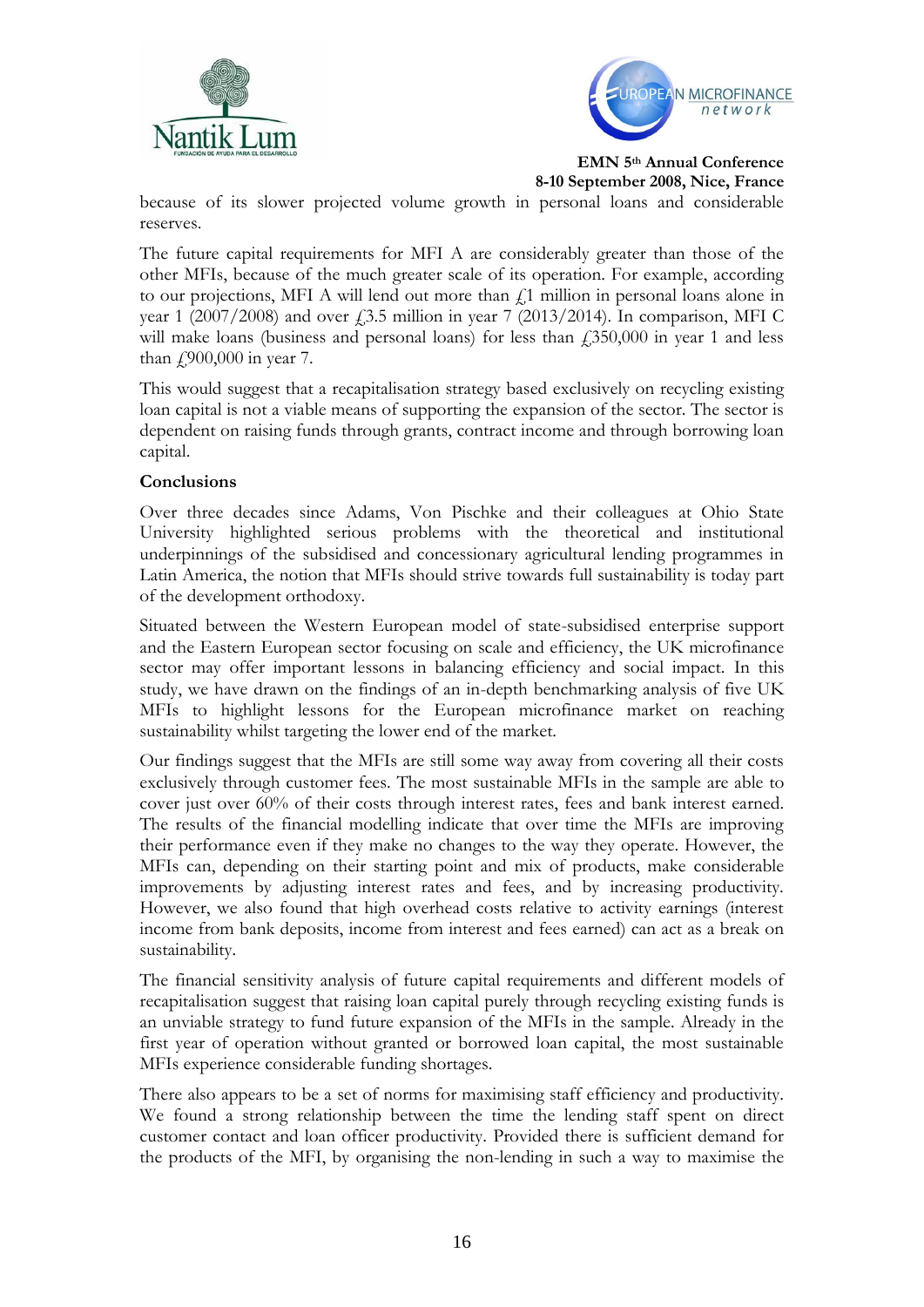



exposure of the lending staff and by allowing non-lending staff to step in for interviews when necessary, the MFI can raise the loan officer productivity considerably.

Further, our findings further suggest that part of maximising lending staff exposure to potential customers also lies in outsourcing administrative aspects of arrears control and possibly other areas to external companies. In terms of outsourcing administrative parts of arrears control, it does not appear to affect arrears levels.

Finally, we also found that the loan officer productivity is crucially linked to the proportion of repeat clients. The MFI which displayed the greatest loan officer productivity also had the greatest proportion of repeat clients. Repeat business involves lower transactions costs and generally constitutes a smaller risk for the MFI. It is considered crucial therefore to design your products and procedures in a way which entices customers to come back.

Based on the above findings, we suggest that there are certain structural and processrelated changes which are likely to have a particularly positive impact on the sustainability of the sector. First, the MFIs can charge interest rates which more closely reflect the costs involved in providing loans. Second, the sector can take steps to maximise the lending staff's exposure to potential customers, namely reorganise staff to increase time frontline staff spend on seeing potential customers and implement time-saving outsourcing mechanisms. Finally, the MFIs can capitalise on links with other MFIs to enhance innovation and costs, through sharing best-practice and start-up costs and franchising certain products.

For their part, and in light of the likely shortages of loan capital of the sector in the future, the funders and policy-makers can aid the sector move towards greater sustainability through ensuring that loan capital is available to underpin portfolio growth and through providing development grants to stage-manage productivity increases.

However, the potential for becoming more sustainable is not uniform across the sector, but is likely to depend on the starting point of the MFI (i.e. interest rates charged, initial loan officer productivity), its product mix and its cost structure. Moreover, given the heterogeneity of the expanded EU microfinance sector and of the context in which they operate, the effectiveness and feasibility of these levers may not be uniform. There are in particular two contextual factors which condition MFIs' ability to make use of these levers.

First, the regulatory framework, especially caps on interest rates, may limit the possibility of closing the gap between delivery costs and customer fees. German law, for example, prohibits charging very high or usurious interest rates (Mark and Tilleßen, 2007).

Second, the depth of the market and the level of cost-sensitivity of the customers will determine the MFIs ability to reach scale and set customer fees resembling costs. The Microfinance Information Exchange (2006) notes that, in Central and Eastern Europe a highly cost-sensitive customer base prevents the microfinance sector from increasing interest rates.

# **Bibliography**

Adams, D. W. (1972). Agricultural Credit in Latin America: A Critical Review of External Funding Policy, *American Journal of Agricultural Economics* 53(2), 163-172.